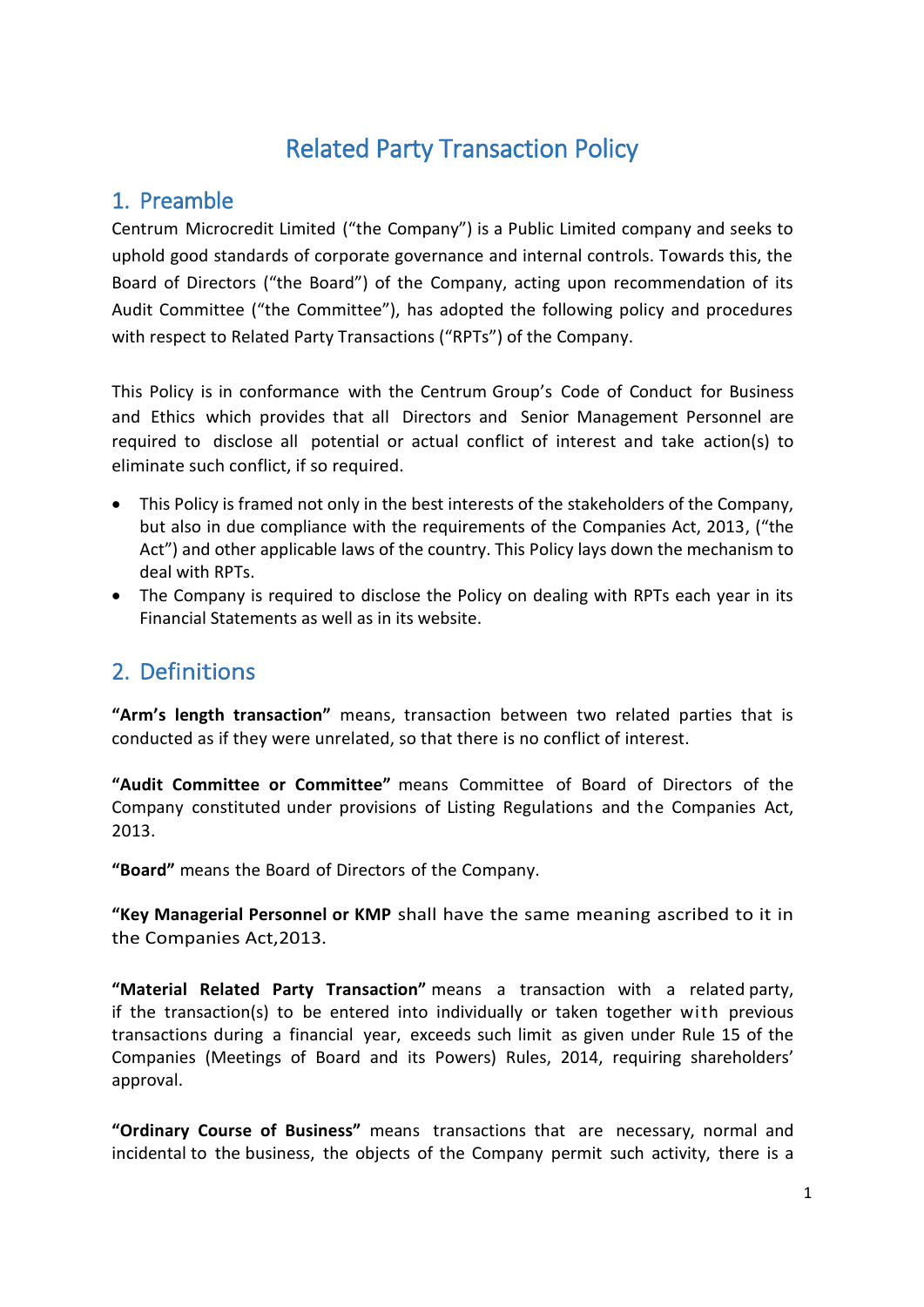historical practice and pattern of frequency (not an isolated transaction), has connection with the normal business carried on by the Company.

**"Related Party"** is a party as defined in sub-section (76) of Section 2 of the Act and the Listing Regulations.

**"Related Party Transaction (RPT)"** means any transfer of resources, services or obligations between the Company and a Related Party, regardless of whether a price is charged or not.

**"Relative"** means relative as defined under the Companies Act, 2013.

Unless the context otherwise requires, words and expressions used in this Policy and not defined herein but defined in the Companies Act, 2013, or rules framed thereunder, shall have the meaning assigned to them therein.

### 3. General Guidelines

All RPTs shall be referred to the Audit Committee for approvals. The Audit Committee shall also approve any subsequent (post approval) modifications of RPTs. The Accounts department shall refer all executed or proposed RPTs to the Audit Committee for prior approval or reporting as the case maybe.

All Material RPTs shall require approval of the shareholders by an ordinary resolution. All the Related Parties of the Company shall abstain from voting on such resolution irrespective of whether they are interested in that particular Material Related Party Transaction or not; Provided that this requirement shall not apply to a company in which 90% or more members in number are relatives of promoters or are related parties.

Provided further that, transactions entered into between the Company and a whollyowned subsidiary of the Company where,

- (i) the accounts of the subsidiary are consolidated with the Company; and
- (ii) approved by the shareholders at a general meeting

shall not require approval of either Audit Committee or the Shareholders as prescribed under the Companies Act, but shall require Board Approval.

The Audit Committee and/or Board as may be applicable in a given case, may give suitable directions / guidelines to implement the same.

### 4. Identification of Related Parties & RPTs

 Each Director and "KMP" shall promptly notify the Audit Committee of any material interest that such person or relative of such person had, has or may have in any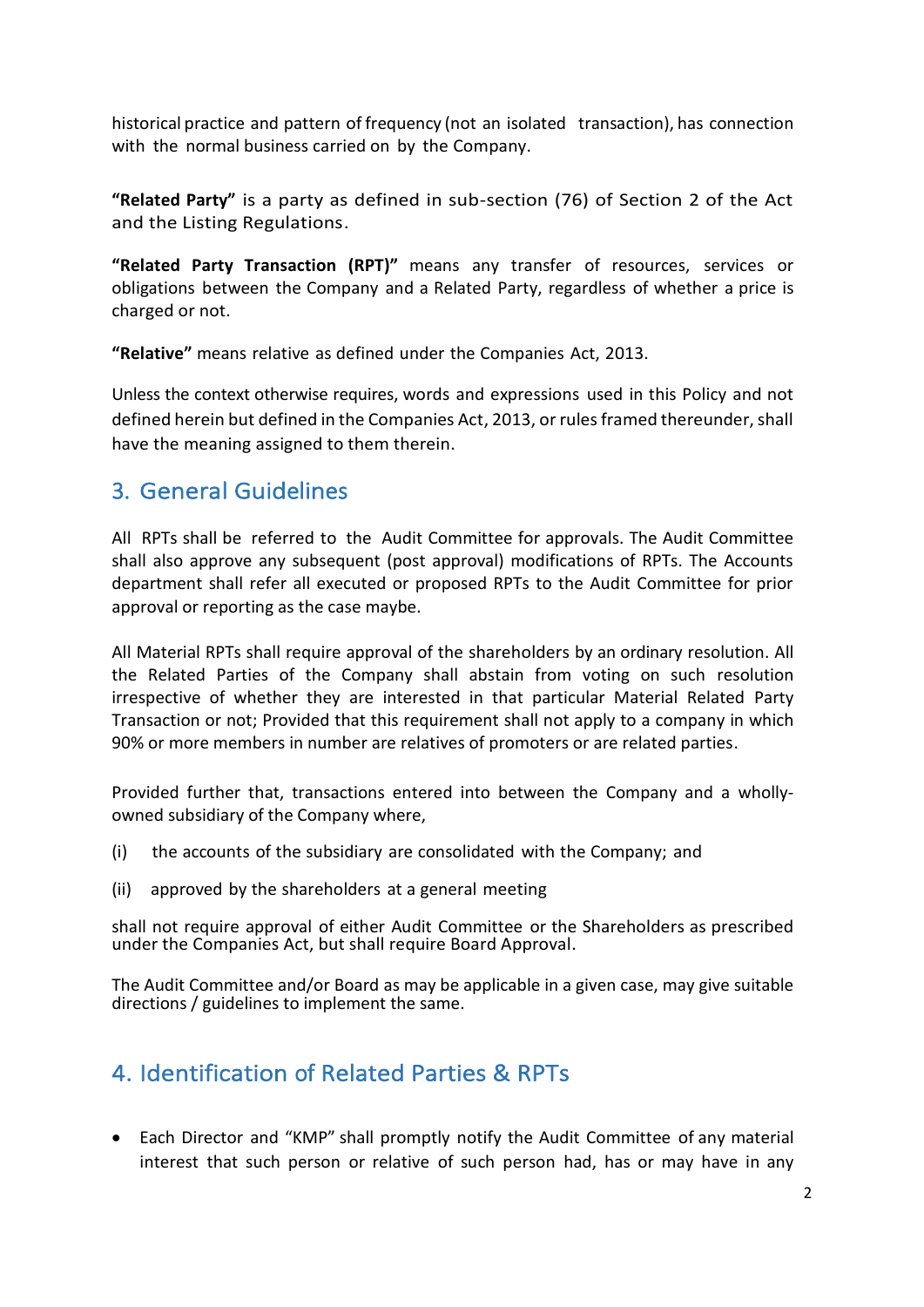transaction with the company, by providing notice to the Board or Audit Committee of any potential RPT together with additional information about the RPT that the Board or Audit Committee may reasonably request.

- The Company prefers that such notices are given well in advance, so that all stakeholders have adequate time to obtain and review information about the proposed RPT.
- The Company Secretary shall maintain and notify the operating team about Related parties to enable them to identify potential RPTs.

# 5. Review and Approval of RPTs

- All RPTs shall be referred to the Audit Committee for its review and approval;
- The Audit Committee, in order to review a RPT, shall be provided with information about the RPT including commercial terms, purpose, benefits to the Company and to the Related Party and any other relevant information;
- Any member of the Audit Committee who has an interest in any RPT, shall recuse himself or herself and abstain from discussion and voting on the approval of such RPTs;
- Any member of the Board, who has an interest in any RPT, shall recuse himself or herself and abstain from discussion and voting on the approval of such RPTs;
- All Material Related Party Transactions shall require approval of the shareholders, based on recommendation of the Board, through an ordinary resolution passed at the general meeting. However, approval of the shareholders would not be required to be obtained by the Company for transactions with its wholly owned subsidiary whose accounts are consolidated with such holding company and placed before the shareholders at the general meeting for approval. However no member of the Company shall vote on such resolution, to approve any contract or arrangement which may be entered into by the company, if such member is a [related party,](http://ebook.mca.gov.in/notificationdetail.aspx?acturl=6CoJDC4uKVUR7C9Fl4rZdatyDbeJTqg3uaDT7Vp4Q49CMLrjLkTdQ3Pyokn1IG4M1v2eQsahUIhbgQpxm44GdQtcvtvroFBL) except for transactions with company/ies in which ninety per cent or more members, in number, are relatives of promoters or are related parties.

#### Criteria for approving RPTs

To evaluate an RPT for approval, the Audit Committee shall consider the following factors, among others, to the extent relevant to the RPT:

- Whether the terms of the RPT are fair and on 'arm's-length-basis' vis-à-vis the Company and the terms would be similar, if the transaction did not involve a Related Party;
- Whether there are any compelling business reasons for the Company to enter into the RPT and the nature of alternative transactions, if any;
- Whether the RPT would affect the independence of an Independent Director;
- Whether the proposed RPT includes any potential reputational risk issues that may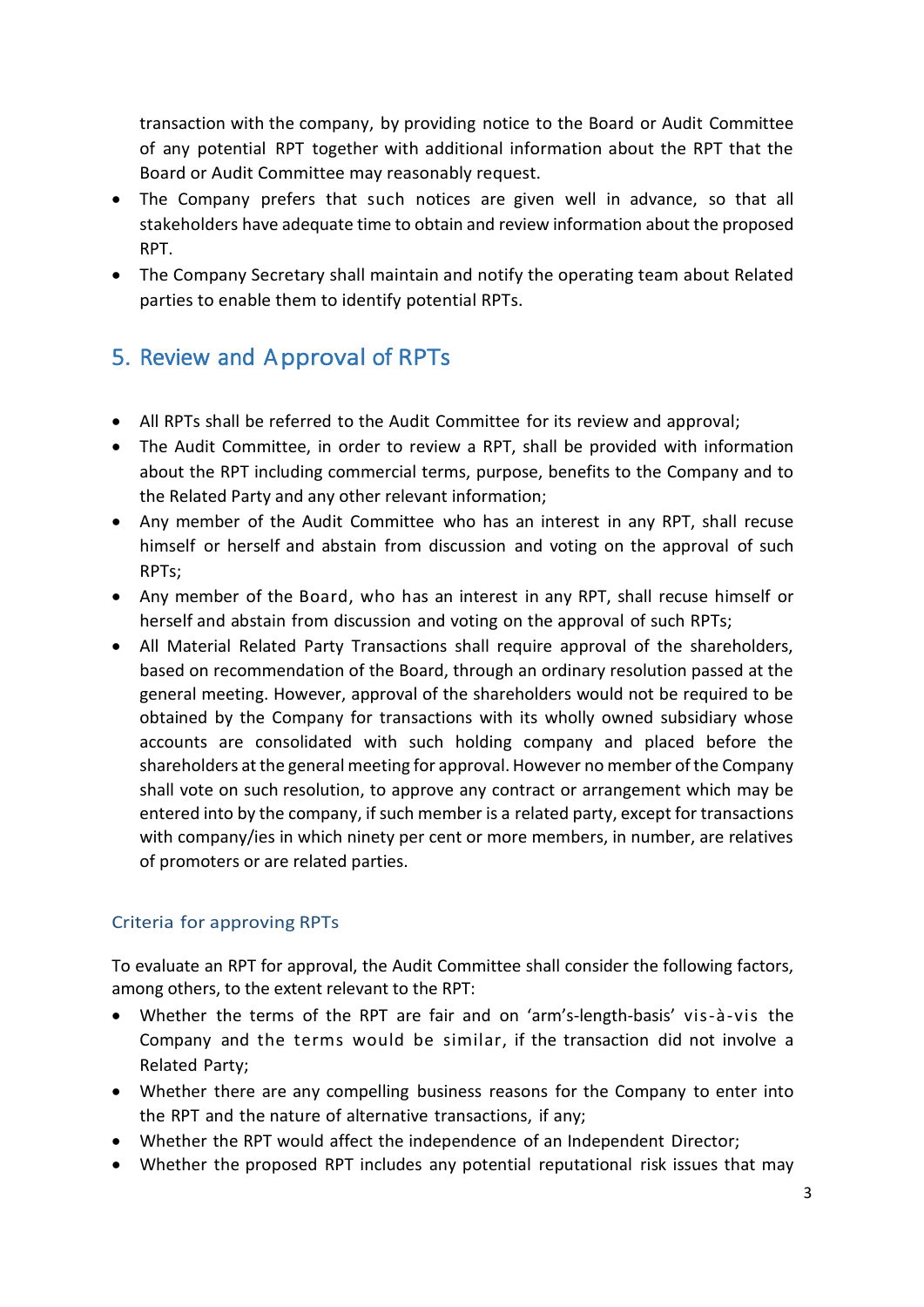arise as a result of or in connection with the proposed RPT;

- Whether subsequent ratification of the proposed RPT is allowed and would be detrimental to the Company;
- Whether the RPT would present an improper conflict of interest for any director or KMP of the Company, taking into account the size of the transaction, the overall financial position of the director, KMP or other Related Party, the direct or indirect nature of the director's, KMP's or other Related Party's interest in the transaction and the ongoing nature of any proposed relationship and any other factors the Audit Committee deems relevant;
- If the Audit Committee determines that a RPT should be brought before the Board, or if the Board chooses to review any such RPT or it is mandatory under any law for the Board to approve the RPT, then the considerations set forth above shall apply to the Board's review and approval of the matter, with such modification as may be necessary or appropriate.

#### Omnibus Approvals by the Audit Committee

- The Audit Committee may choose to grant omnibus approval ("Omnibus Approval") for a class of transactions which are repetitive in nature, as per the procedure specified for approving RPTs in this Policy. In addition to the criteria specified as above, the Audit Committee shall be required to specify in the Omnibus Approval:
	- 1) Name(s) of the Related Party, nature, period of transaction and maximum amount of the proposed RPTs;
	- 2) Indicative basis or formula for commercial terms; and
	- 3) Such other conditions as the Audit Committee may deem fit;
	- 4) In the event the need for a class of RPTs cannot be foreseen or the details specified in (1) to (2) above are not available, the Audit Committee may grant Omnibus Approval for such RPTs provided each transaction does not exceed Rs.1,00,00,000/- (Rupees One crore).
- Audit Committee shall review the details of actual RPTs entered into by the Company pursuant to each of the Omnibus Approvals on a quarterly basis.
- The Omnibus Approvals shall be valid for a period not exceeding one year and shall require fresh approvals from the Audit Committee after the expiry of 1 (one) year from the grant of each approval.

#### Other RPTs that do not require specific prior approval of the Audit Committee

- Any transaction that involves compensation to a director or KMP in connection with his or her duties to the Company or any of its subsidiaries or associates including the reimbursement of reasonable business and travel expenses incurred in the Ordinary Course of Business.
- Any transaction in which the Related Party's interest arises solely from ownership of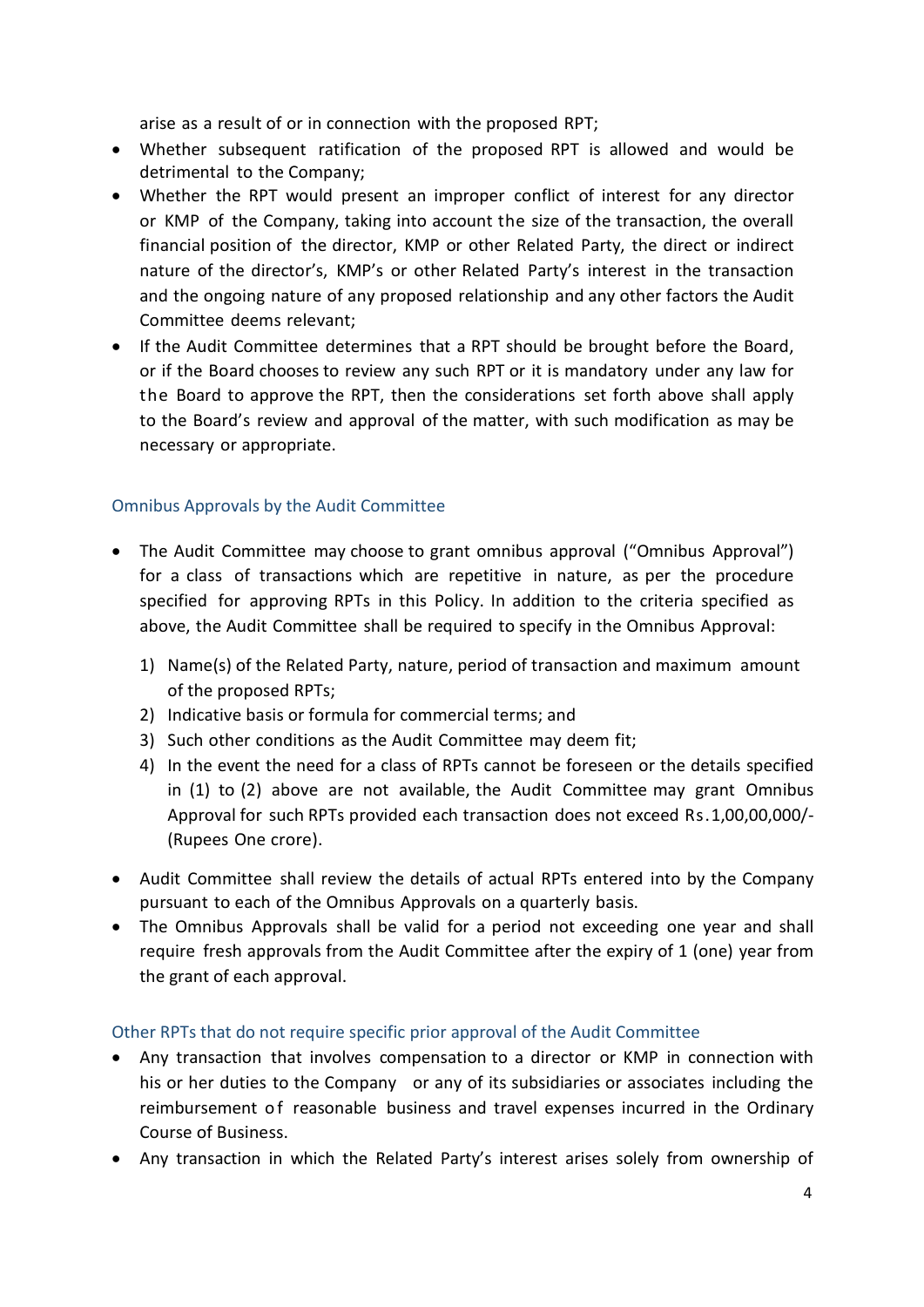securities issued by the Company and all holders of such securities receive the same benefits pro rata as the Related Party.

- Any transaction arising out of Compromises, Arrangements and Amalgamations dealt with under specific provisions of the Act.
- Reimbursement of pre-incorporation expenses incurred by a Related Party as approved by the Board of Directors.
- Any transaction that involves availing/ providing corporate guarantee to Banks/Financial Institution, from Centrum Group Companies, for credit facilities availed from Banks/Financial Institutions.
- Any other exception which is consistent with the Applicable Laws, including any rules or regulations made thereunder.

Notwithstanding the above, the Audit Committee shall approve all RPTs which are not at arm's length and/ or which are not in the ordinary course of business;

#### RPTs not approved under this Policy

- In the event the Company becomes aware of any RPT that has not been approved under this Policy by the Audit Committee, prior to its consummation, it shall report such transactions to the Audit Committee which shall follow the procedure laid down in this Policy.
- In any case, save as otherwise provided in the Policy, where the Audit Committee determines not to ratify a RPT that has been commenced without its prior approval, the Audit committee as appropriate, may direct additional actions including, but not limited to, immediate discontinuation or rescission or revision of the transaction.
- Where any contract or arrangement is entered into by a director or any other employee, without obtaining prior consent of the Board, the same shall be ratified by the Board at its meeting within three months from the date of entering into any such contract or arrangement.
- Notwithstanding the above, the right to ratify any such contract or arrangement beyond the period of three months, vests with the Board and/ or Shareholders, as the case may be, as may be deem fit appropriate in the facts and circumstances.

# 6. Disclosures

Appropriate disclosures as required under the Act and the Listing Regulations shall be made in the Financial Statements, Board's Report, Stock Exchanges and website of the Company.

# 7. Applicability

In the event of any provisions contained in this Policy is inconsistent with the provisions